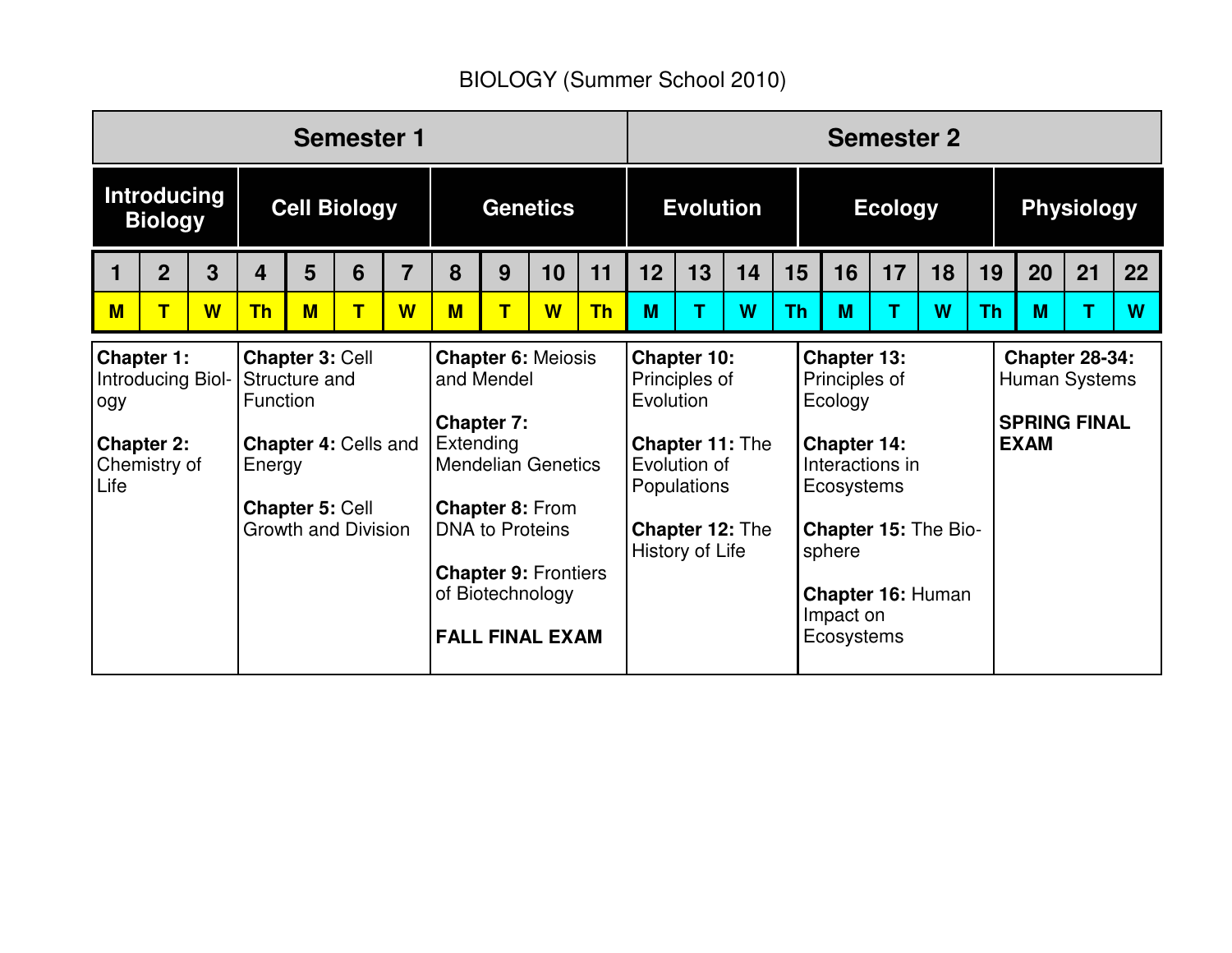### BIOLOGY (Summer School 2010) FIRST SEMESTER

| <b>MONDAY</b>                                                                                                                                                                                                                                                                                                                                                                                                                                                                                                                                                                                                                                                                                                                  | <b>TUESDAY</b>                                                                                                                                                                                                                                                                                                                                                                                                                                                                                                                                                                                                                                                                                                                                                            | <b>WEDNESDAY</b>                                                                                                                                                                                                                                                                                                                                                                                                                                                                                                                                                                                                                                                                                      | <b>THURSDAY</b>                                                                                                                                                                                                                                                                                                                                                                                                                                                                                                                                                                                                         |
|--------------------------------------------------------------------------------------------------------------------------------------------------------------------------------------------------------------------------------------------------------------------------------------------------------------------------------------------------------------------------------------------------------------------------------------------------------------------------------------------------------------------------------------------------------------------------------------------------------------------------------------------------------------------------------------------------------------------------------|---------------------------------------------------------------------------------------------------------------------------------------------------------------------------------------------------------------------------------------------------------------------------------------------------------------------------------------------------------------------------------------------------------------------------------------------------------------------------------------------------------------------------------------------------------------------------------------------------------------------------------------------------------------------------------------------------------------------------------------------------------------------------|-------------------------------------------------------------------------------------------------------------------------------------------------------------------------------------------------------------------------------------------------------------------------------------------------------------------------------------------------------------------------------------------------------------------------------------------------------------------------------------------------------------------------------------------------------------------------------------------------------------------------------------------------------------------------------------------------------|-------------------------------------------------------------------------------------------------------------------------------------------------------------------------------------------------------------------------------------------------------------------------------------------------------------------------------------------------------------------------------------------------------------------------------------------------------------------------------------------------------------------------------------------------------------------------------------------------------------------------|
| <b>JUNE 28</b>                                                                                                                                                                                                                                                                                                                                                                                                                                                                                                                                                                                                                                                                                                                 | <b>JUNE 29</b>                                                                                                                                                                                                                                                                                                                                                                                                                                                                                                                                                                                                                                                                                                                                                            | <b>JUNE 30</b>                                                                                                                                                                                                                                                                                                                                                                                                                                                                                                                                                                                                                                                                                        | <b>JULY 1</b>                                                                                                                                                                                                                                                                                                                                                                                                                                                                                                                                                                                                           |
| Introduce myself<br>Take roll (by 8:00)<br>Library/Text books (8:30)<br>Worksheet: Interview:<br>Students introduce them-<br>selves<br><b>PowerPoint-Class Intro</b><br>Handout: Class Syllabus,<br><b>Discus Summer School Rules</b><br>and Attendance<br>Handout: School Map,<br>Science Vocabulary Root<br>Words<br>Handout: Notes Ch 1<br>Lecture Chapter 1<br>Break (10:15-10:30)<br><b>Take roll (by 11:00)</b><br>PowerPoint: Lost on the<br>Moon<br>Lab: Lost on the Moon (with<br><b>PowerPoint Introduction)</b><br><b>Read:</b> Crow and the Pitcher<br>Lecture Chapter 1<br>Online M.L. quiz ch1<br><b>Worksheet-Data Analysis</b><br><b>HW-</b> Sign Safety Contract,<br>Sign Syllabus Bring Notebook<br>and Book | Take roll (by 8:00)<br><b>Collect HW-Safety</b><br><b>Contract and Syllabus</b><br>Handout: Syllabus (for<br>student notebook)<br>Pass back Lab: Data Analysis<br>and discus<br>Worksheet: D.T. Ch 1<br>Worksheet: C.R. Ch 1<br>$\bullet$<br><b>Cornell Notes Ch 1</b><br>Lab: Scientific Method-Optical<br>$\bullet$<br><b>Illusions</b><br><b>PowerPoint: Lab Optical</b><br><b>Illusions</b><br>Break (10:15-10:30)<br><b>Take roll (by 11:00)</b><br><b>PowerPoint Review Game</b><br>(Millionaire)<br><b>Quiz Chapter 1 DT</b><br>$\bullet$<br>Handout: Notes Ch 2<br>$\bullet$<br>Lecture Chapter 2<br>Have students recreate pH<br>scale from Powerpoint slide<br>Lecture Chapter 2<br><b>Worksheet: Defining Terms</b><br>Ch <sub>2</sub><br>Online M.L. quiz ch2 | Take roll (by 8:00)<br><b>Notebook check</b><br><b>Worksheet: Concept Review</b><br>Ch <sub>2</sub><br><b>Cornell Notes Ch 2</b><br>$\bullet$<br><b>Worksheet: Enzymes</b><br><b>PowerPoint Review Game</b><br>(Cash Cab)<br>Quiz Chapter 2 DT<br>Worksheet-Chapter 1 & 2<br>Review<br>Break (10:15-10:30)<br><b>Take roll (by 11:00)</b><br>Worksheet-Chapter 1 & 2<br>Review (continued)<br><b>Powerpoint</b> grading rubric for<br>Worksheet-Chapter 1 & 2<br>Review<br><b>Optional: Worksheet-</b><br><b>Biochemistry</b><br><b>Jeopardy Review Game</b><br>Unit <sub>1</sub><br><b>UNIT 1 TEST</b><br>$\bullet$<br><b>Optional: Video-</b><br>"Outbreak" (.wmv file under<br>"PowerPoints 2008") | Take roll (by 8:00)<br><b>Notebook check</b><br>Handout: Notes Ch 3<br>$\bullet$<br>Lecture Chapter 3<br>$\bullet$<br>Worksheet: Cell Organelles<br>Break (10:15-10:30)<br>$\bullet$<br><b>Take roll (by 11:00)</b><br>$\bullet$<br>Lecture Chapter 3<br><b>Worksheet: Defining Terms</b><br>Ch <sub>3</sub><br><b>Worksheet: Concept Review</b><br>Ch <sub>3</sub><br><b>Cornell Notes Ch 3</b><br>$\bullet$<br>Online M.L. quiz ch3<br>$\bullet$<br>Lab: Plant and Animal Cells<br>$\bullet$<br>(PowerPoint w/ handout)<br><b>Optional: Video-</b><br>$\bullet$<br>"Outbreak" (.wmv file under<br>"PowerPoints 2008") |
| $\bigcap_{i=1}^{n} H_{i}$ and $H_{i}$ $\bigcup_{i=1}^{n} H_{i}$ and $\bigcap_{i=1}^{n} H_{i}$                                                                                                                                                                                                                                                                                                                                                                                                                                                                                                                                                                                                                                  | <b>HW-bring notebook</b><br>$\bullet$                                                                                                                                                                                                                                                                                                                                                                                                                                                                                                                                                                                                                                                                                                                                     |                                                                                                                                                                                                                                                                                                                                                                                                                                                                                                                                                                                                                                                                                                       |                                                                                                                                                                                                                                                                                                                                                                                                                                                                                                                                                                                                                         |

- **Optional:** Video-Life
- **Optional:** Video-Life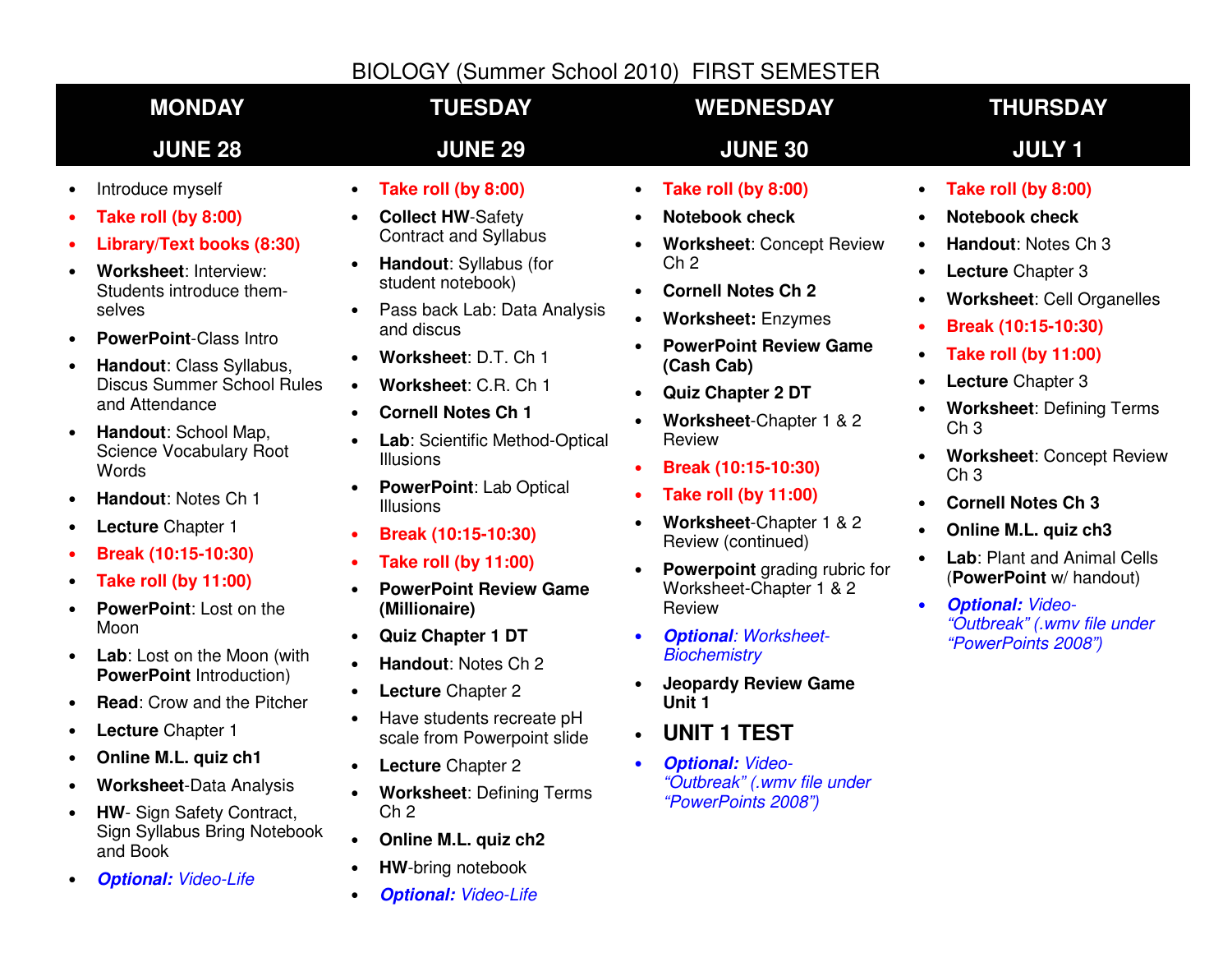#### **TUESDAY WEDNESDAY THURSDAY JULY 6 JULY 7 JULY 8** • **Take roll (by 8:00)**• **Notebook check**• **Worksheet**: Chapter 3 Review • **PowerPoint Review Game (millionaire)** • **Quiz Chapter 3 DT**• **Handout**: Notes Ch 4 • **Lecture** Chapter 4 • **Worksheet**: Chemical Energy and ATP • **Break (10:15-10:30)** • **Take roll (by 11:00)**• **Lecture** Chapter 4 • **Worksheet**: Photosynthesis and Cell Energy • **Quiz**: Photosynthesis and Cell Energy • **Optional:** Video- "Outbreak" (.wmv file under "PowerPoints 2008")• **Take roll (by 8:00)**• **Notebook check**• **Lecture** Chapter 4 • **Worksheet**: Cellular Respiration and Cell Energy • **Quiz**: Cellular Respiration and Cell Energy • **Worksheet**: Defining Terms Ch 4 • **Worksheet**: Concept Review Ch 4 • **Cornell Notes Ch 4**• **Online M.L. quiz ch4** • **PowerPoint Review Game (Cash Cab)** • **Quiz Chapter 4 DT** • **Handout**: Notes Ch 5 • **Lecture** Chapter 5 • **Break (10:15-10:30)** • **Take roll (by 11:00)**• **Lecture** Chapter 5 • **Worksheet**: Mitosis • **Lecture** Chapter 5 • **Optional:** Video- "Outbreak" (.wmv file under "PowerPoints 2008")• **Take roll (by 8:00)**• **Notebook check**• **Worksheet**: Defining Terms Ch 5 • **Worksheet**: Concept Review Ch 5 • **Cornell Notes Ch 5**• **Online M.L. quiz ch5** • **PowerPoint Review Game (Millionaire)** • **Quiz Chapter 5 DT**• **Worksheet**: Cell Review • **Break (10:15-10:30)** • **Take roll (by 11:00)**• **Worksheet**: Cell Review • **PowerPoint rubric**: Worksheet-Cell Test Review • **Jeopardy Review Game Unit 2**• **UNIT 2 TEST** • **Optional: Video 15-20 min.**- "The Island" (.wmv file under "PowerPoints 2008")BIOLOGY (Summer School 2010) FIRST SEMESTER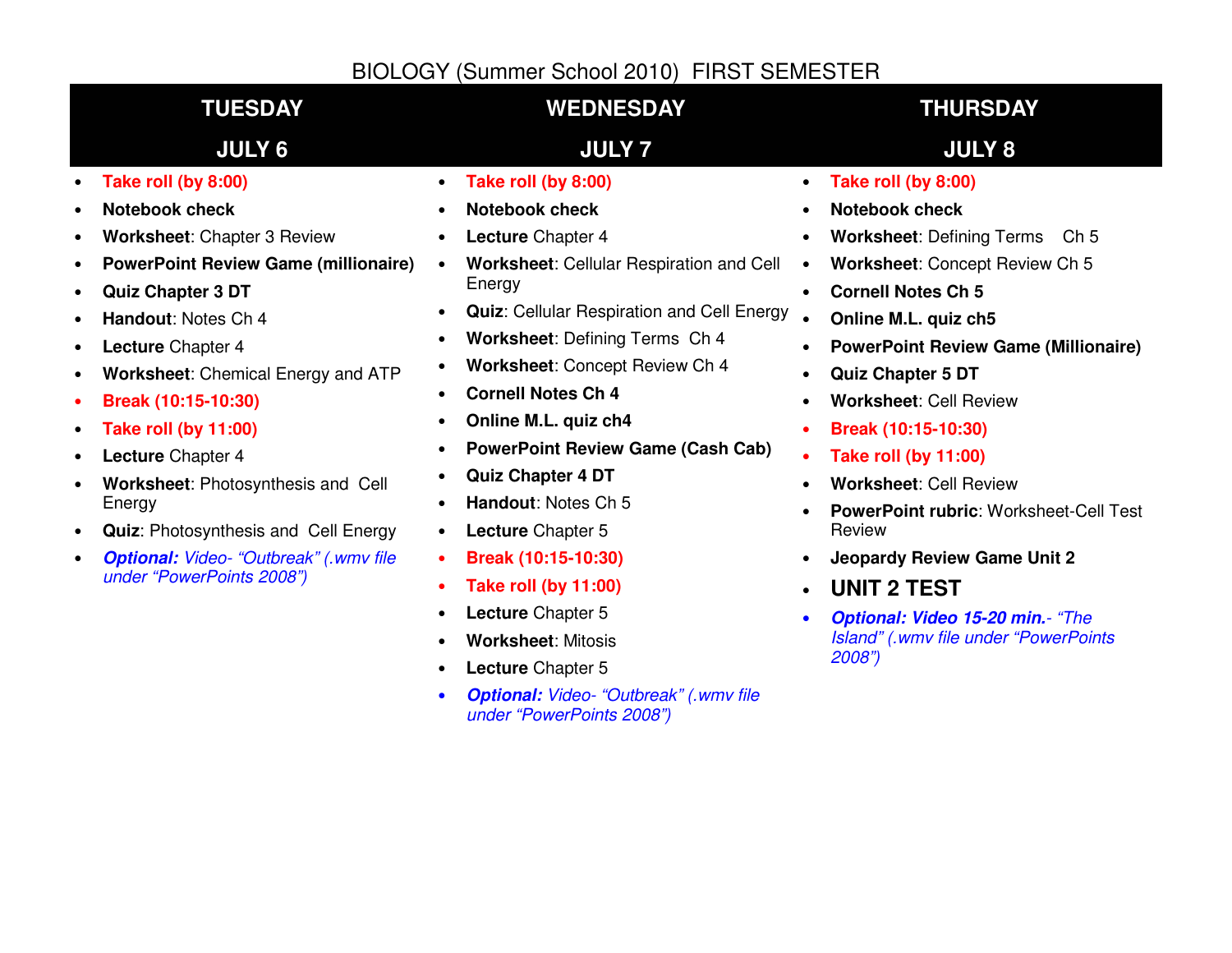#### BIOLOGY (Summer School 2010) FIRST SEMESTER

| <b>MONDAY</b><br><b>TUESDAY</b>                                                                                                                                                                                                                                                                                                                                                                                                                                                                                                                                                                                                                                                                                                                                                                                                                                                                                                                                                                                                                                                                                                                                                                                                                                                                                                                                                                                                                                                                                                                                                                                                          | <b>WEDNESDAY</b>                                                                                                                                                                                                                                                                                                                                                                                                                                                                                                                                                                                                               | <b>THURSDAY</b>                                                                                                                                                                                                                                                                                                                                                                                                                                                                                                               |
|------------------------------------------------------------------------------------------------------------------------------------------------------------------------------------------------------------------------------------------------------------------------------------------------------------------------------------------------------------------------------------------------------------------------------------------------------------------------------------------------------------------------------------------------------------------------------------------------------------------------------------------------------------------------------------------------------------------------------------------------------------------------------------------------------------------------------------------------------------------------------------------------------------------------------------------------------------------------------------------------------------------------------------------------------------------------------------------------------------------------------------------------------------------------------------------------------------------------------------------------------------------------------------------------------------------------------------------------------------------------------------------------------------------------------------------------------------------------------------------------------------------------------------------------------------------------------------------------------------------------------------------|--------------------------------------------------------------------------------------------------------------------------------------------------------------------------------------------------------------------------------------------------------------------------------------------------------------------------------------------------------------------------------------------------------------------------------------------------------------------------------------------------------------------------------------------------------------------------------------------------------------------------------|-------------------------------------------------------------------------------------------------------------------------------------------------------------------------------------------------------------------------------------------------------------------------------------------------------------------------------------------------------------------------------------------------------------------------------------------------------------------------------------------------------------------------------|
| <b>JULY 12</b><br><b>JULY 13</b>                                                                                                                                                                                                                                                                                                                                                                                                                                                                                                                                                                                                                                                                                                                                                                                                                                                                                                                                                                                                                                                                                                                                                                                                                                                                                                                                                                                                                                                                                                                                                                                                         | <b>JULY 14</b>                                                                                                                                                                                                                                                                                                                                                                                                                                                                                                                                                                                                                 | <b>JULY 15</b>                                                                                                                                                                                                                                                                                                                                                                                                                                                                                                                |
| Take roll (by 8:00)<br>Take roll (by 8:00)<br>$\bullet$<br>$\bullet$<br><b>Notebook check</b><br><b>Notebook check</b><br>$\bullet$<br>Handout: Notes Ch 6<br><b>Lecture Chapter 7</b><br>$\bullet$<br>Lecture Chapter 6<br><b>Lab-Finger Prints and Incom-</b><br>plete Dominance<br><b>Cash Cab PPT</b><br>Worksheet: DT Ch 7<br>Lab: Chromosomes<br>Worksheet: CR Ch 7<br><b>Quiz: Chromosome Lab</b><br>$\bullet$<br><b>Cornell Notes Ch 7</b><br>Break (10:15-10:30)<br>Quiz: Ch 7 MC (open notes)<br><b>Take roll (by 11:00)</b><br>$\bullet$<br><b>PowerPoint Review Game</b><br>Lecture Chapter 6<br>$\bullet$<br><b>Quiz Chapter 7 DT</b><br>Worksheet: Mendel and<br>$\bullet$<br><b>Genetic Crosses</b><br>Handout: Notes Ch 8<br>Worksheet: Monohybrid<br>Lecture Chapter 8<br>$\bullet$<br>$\bullet$<br>Crosses<br>Break (10:15-10:30)<br>Worksheet: DT Ch 6<br>$\bullet$<br><b>Take roll (by 11:00)</b><br>Worksheet: CR Ch 6<br>$\bullet$<br>Lecture Chapter 8<br><b>Cornell Notes Ch 6</b><br>٠<br><b>Cash Cab PPT</b><br>Quiz: Ch 6 MC (open notes)<br>$\bullet$<br><b>Optional: Worksheet: Genet-</b><br>ics of Sickle Cell Anemia<br>Online M.L. quiz ch6<br>$\bullet$<br><b>PowerPoint Review Game</b><br>Lab: Beaker Babies<br>$\bullet$<br>(Homework Check Sheet as<br><b>Quiz Chapter 6 DT</b><br>$\bullet$<br>HW)<br>Handout: Notes Ch 7<br>Online M.L. quiz ch8<br>Lecture Chapter 7<br><b>HW-Study Flash Cards</b><br>Handout: Flash Cards<br>$\bullet$<br>Optional: Video 15-20 min.-<br><b>HW-Study Flash Cards</b><br>"The Island"<br>$\bullet$<br>Optional: Video 15-20 min.-<br>$\bullet$<br>"The Island" | Take roll (by 8:00)<br><b>Notebook check</b><br><b>PowerPoint Review Game</b><br><b>Quiz Chapter 8 DT</b><br>$\bullet$<br>Lab: Beaker Babies<br>Handout: Notes Ch 9<br>Lecture Chapter 9<br>$\bullet$<br>Break (10:15-10:30)<br><b>Take roll (by 11:00)</b><br>Lab: Protein Synthesis in<br>Tribbles (with Star Trek Video<br>intro)<br>Lecture Chapter 9<br>$\bullet$<br>Worksheet: DT Ch 9<br>Worksheet: CR Ch 9<br><b>Cornell Notes Ch 9</b><br>Online M.L. quiz ch9<br>$\bullet$<br><b>Quiz Chapter 9 DT</b><br><b>Optional: Codon Bingo</b><br>Optional: Video 15-20 min.-<br>"The Island"<br><b>HW-Study Flash Cards</b> | Take roll (by 8:00)<br>$\bullet$<br><b>Notebook check</b><br>Worksheet: DNA, RNA, and<br>$\bullet$<br><b>Protein Synthesis</b><br>Unit 3 Test (open notes-MC)<br>$\bullet$<br><b>Return textbooks</b><br><b>Worksheet: Fall Final Review</b><br>Break (10:15-10:30)<br><b>Take roll (by 11:00)</b><br><b>Worksheet: Fall Final Review</b><br>(continue)<br><b>Powerpoint: Fall Final Review</b><br>rubric<br><b>Jeopardy Review Game (fall</b><br>final)<br><b>FALL FINAL EXAM</b><br>$\bullet$<br><b>Discus final grades</b> |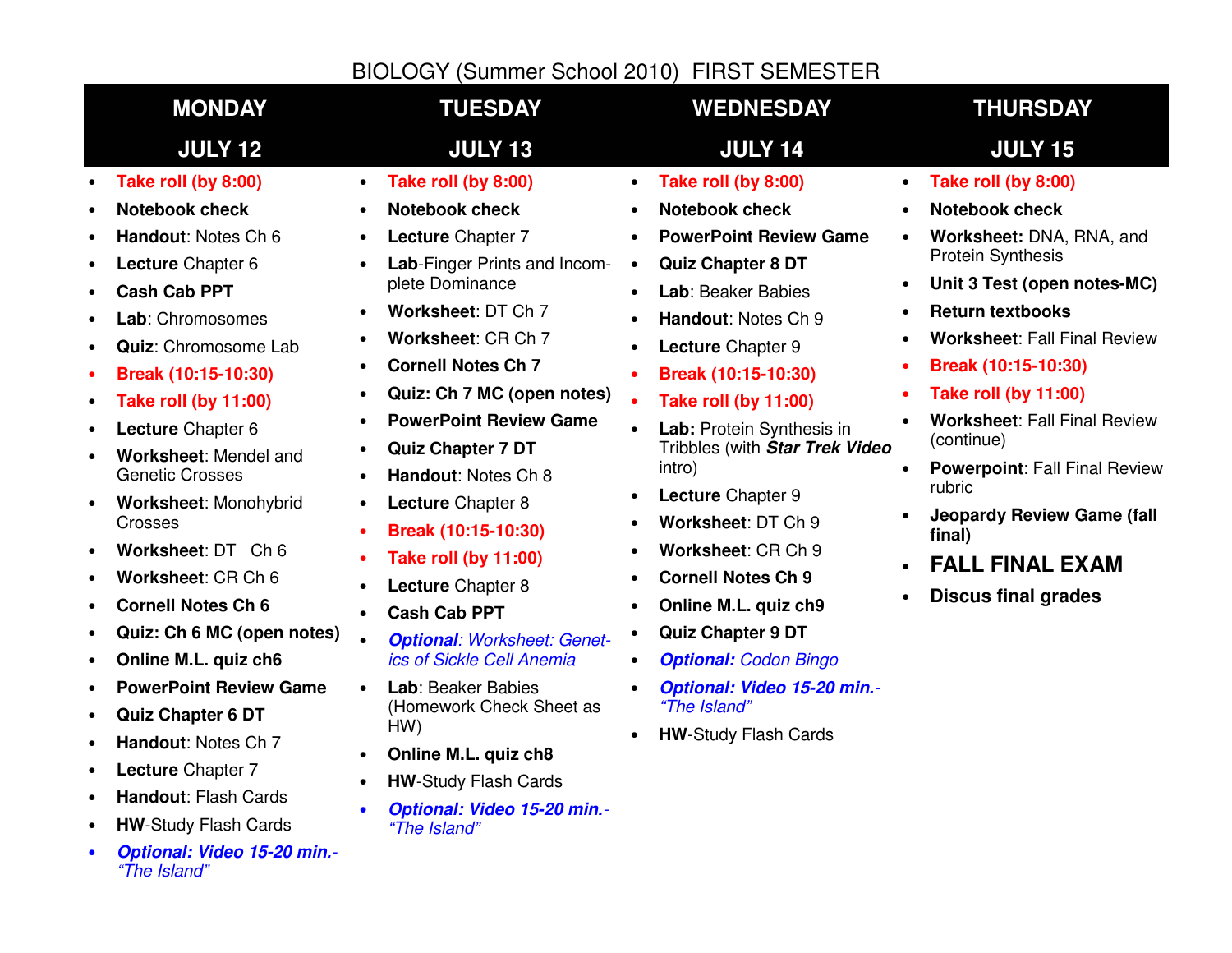# BIOLOGY (Summer School 2010) SECOND SEMESTER

| <b>JULY 19</b><br><b>JULY 20</b><br><b>JULY 21</b><br><b>JULY 22</b><br>Take roll (by 8:00)<br>Take roll (by 8:00)<br>Take roll (by 8:00)<br>Take roll (by 8:00)<br>$\bullet$<br>$\bullet$<br>$\bullet$<br>$\bullet$<br>Handout: Class Syllabus and<br><b>Notebook Check</b><br><b>Notebook Check</b><br><b>Notebook Check</b><br>$\bullet$<br>$\bullet$<br>$\bullet$<br>$\bullet$<br>Rules Discus Summer School<br><b>Collect Syllabus (signed)</b><br>Handout: Notes Ch 12<br>$\bullet$<br><b>Rules and Attendance</b><br>Unit 4<br><b>PowerPoint Review Game</b><br>Lecture Chapter 12<br>$\bullet$<br>$\bullet$<br><b>Introduce class</b><br>$\bullet$<br><b>UNIT 4 TEST</b><br>$\bullet$<br><b>Quiz Chapter 10 DT</b><br>Lab-The Most Intelligent<br>$\bullet$<br>$\bullet$<br>Get textbooks 8:30<br>$\bullet$<br>Mammal<br>Handout: Notes Ch 13<br>Handout: Notes Ch 11<br>$\bullet$<br>$\bullet$<br>Handout: Notes Ch 10<br>$\bullet$<br><b>Worksheet: Defining Terms</b><br>$\bullet$<br>Lecture Chapter 13<br>Lecture Chapter 11<br>$\bullet$<br>$\bullet$<br>Ch 12<br>Lecture Chapter 10<br>$\bullet$<br>Lab: Peppered Moth Survey<br>$\bullet$<br>$\bullet$<br>Lab: Evolution of Cartoon<br><b>Worksheet: Concept Review</b><br>$\bullet$<br>Webs<br>Break (10:15-10:30)<br>Fossils<br>$\bullet$<br>Ch 12<br>Break (10:15-10:30)<br>$\bullet$<br><b>Take roll (by 11:00)</b><br>$\bullet$<br>Break (10:15-10:30)<br><b>Cornell Notes Ch 12</b><br>$\bullet$<br>$\bullet$<br><b>Take roll (by 11:00)</b><br>$\bullet$<br>Lecture Chapter 11<br><b>Take roll (by 11:00)</b><br>Break (10:15-10:30)<br>$\bullet$<br>$\bullet$<br>Lecture Chapter 13<br>$\bullet$<br><b>Worksheet: Defining Terms</b><br>Lecture Chapter 10<br><b>Take roll (by 11:00)</b><br>$\bullet$<br>$\bullet$<br>Ch 11<br>$\bullet$<br><b>Worksheet: Defining Terms</b><br><b>Worksheet: Evolution</b><br>$\bullet$<br>$\bullet$<br>Review<br><b>Worksheet: Concept Review</b><br>Ch 10<br>Concept Map<br>$\bullet$<br>Ch 11<br><b>Worksheet: Concept Review</b><br>Quiz ch12 MC/open Notes<br>$\bullet$<br>$\bullet$<br>Ch 13<br><b>Cornell Notes Ch 11</b><br>Ch 10<br>$\bullet$<br><b>PowerPoint Review Game</b><br>$\bullet$<br>$\bullet$<br>Online M.L. quiz ch11<br><b>Cornell Notes Ch 10</b><br>$\bullet$<br>$\bullet$<br>Ch 13<br>Quiz Chapter 12 DT<br>$\bullet$<br>Quiz ch11: MC/open notes<br>Online M.L. quiz ch10<br>$\bullet$<br>$\bullet$<br><b>Cornell Notes Ch 13</b><br><b>Worksheet: Evolution Test</b><br>$\bullet$<br><b>PowerPoint Review Game</b><br>$\bullet$<br><b>Worksheet: Chapter 10 Re-</b><br>Review<br>$\bullet$<br>Online M.L. quiz ch13<br>$\bullet$<br>view<br>Quiz Chapter 11 DT<br>$\bullet$<br><b>PowerPoint Rubric: Evolution</b><br>$\bullet$<br><b>Test Review wks</b><br><b>PowerPoint: Ch10 Review</b><br>$\bullet$<br><b>Optional: Lab-Amino Acid Se-</b><br>$\bullet$<br><b>Quiz Chapter 13 DT</b><br>$\bullet$ | <b>MONDAY</b> | <b>TUESDAY</b>               | <b>WEDNESDAY</b>                   | <b>THURSDAY</b>                                                                                                                                                                                                                   |
|---------------------------------------------------------------------------------------------------------------------------------------------------------------------------------------------------------------------------------------------------------------------------------------------------------------------------------------------------------------------------------------------------------------------------------------------------------------------------------------------------------------------------------------------------------------------------------------------------------------------------------------------------------------------------------------------------------------------------------------------------------------------------------------------------------------------------------------------------------------------------------------------------------------------------------------------------------------------------------------------------------------------------------------------------------------------------------------------------------------------------------------------------------------------------------------------------------------------------------------------------------------------------------------------------------------------------------------------------------------------------------------------------------------------------------------------------------------------------------------------------------------------------------------------------------------------------------------------------------------------------------------------------------------------------------------------------------------------------------------------------------------------------------------------------------------------------------------------------------------------------------------------------------------------------------------------------------------------------------------------------------------------------------------------------------------------------------------------------------------------------------------------------------------------------------------------------------------------------------------------------------------------------------------------------------------------------------------------------------------------------------------------------------------------------------------------------------------------------------------------------------------------------------------------------------------------------------------------------------------------------------------------------------------------------------------------------------------------------------------------------------------------------------------------------------------------------------------------------------------------------------------------------------------------------------------------|---------------|------------------------------|------------------------------------|-----------------------------------------------------------------------------------------------------------------------------------------------------------------------------------------------------------------------------------|
|                                                                                                                                                                                                                                                                                                                                                                                                                                                                                                                                                                                                                                                                                                                                                                                                                                                                                                                                                                                                                                                                                                                                                                                                                                                                                                                                                                                                                                                                                                                                                                                                                                                                                                                                                                                                                                                                                                                                                                                                                                                                                                                                                                                                                                                                                                                                                                                                                                                                                                                                                                                                                                                                                                                                                                                                                                                                                                                                             |               |                              |                                    |                                                                                                                                                                                                                                   |
| <b>lationships</b><br>Quiz: MC (open notes)<br>$\bullet$<br><b>Optional: Video: Avatar</b><br>$\bullet$<br>(DVD)<br><b>Optional: Video: Avatar</b><br>$\bullet$<br>(DVD)<br><b>HW-sign Syllabus</b><br>$\bullet$<br>(DVD)<br><b>Optional: Video: Avatar</b><br>(DVD)                                                                                                                                                                                                                                                                                                                                                                                                                                                                                                                                                                                                                                                                                                                                                                                                                                                                                                                                                                                                                                                                                                                                                                                                                                                                                                                                                                                                                                                                                                                                                                                                                                                                                                                                                                                                                                                                                                                                                                                                                                                                                                                                                                                                                                                                                                                                                                                                                                                                                                                                                                                                                                                                        | rubric        | quences and Evolutionary Re- | Online M.L. quiz ch12<br>$\bullet$ | <b>Jeopardy Review Game</b><br>Lab: Food Chains and Food<br>Worksheet: Chapter 13 Test<br><b>Worksheet: Defining Terms</b><br><b>Worksheet: Concept Review</b><br><b>PowerPoint Review Game</b><br><b>Optional: Video: Avatar</b> |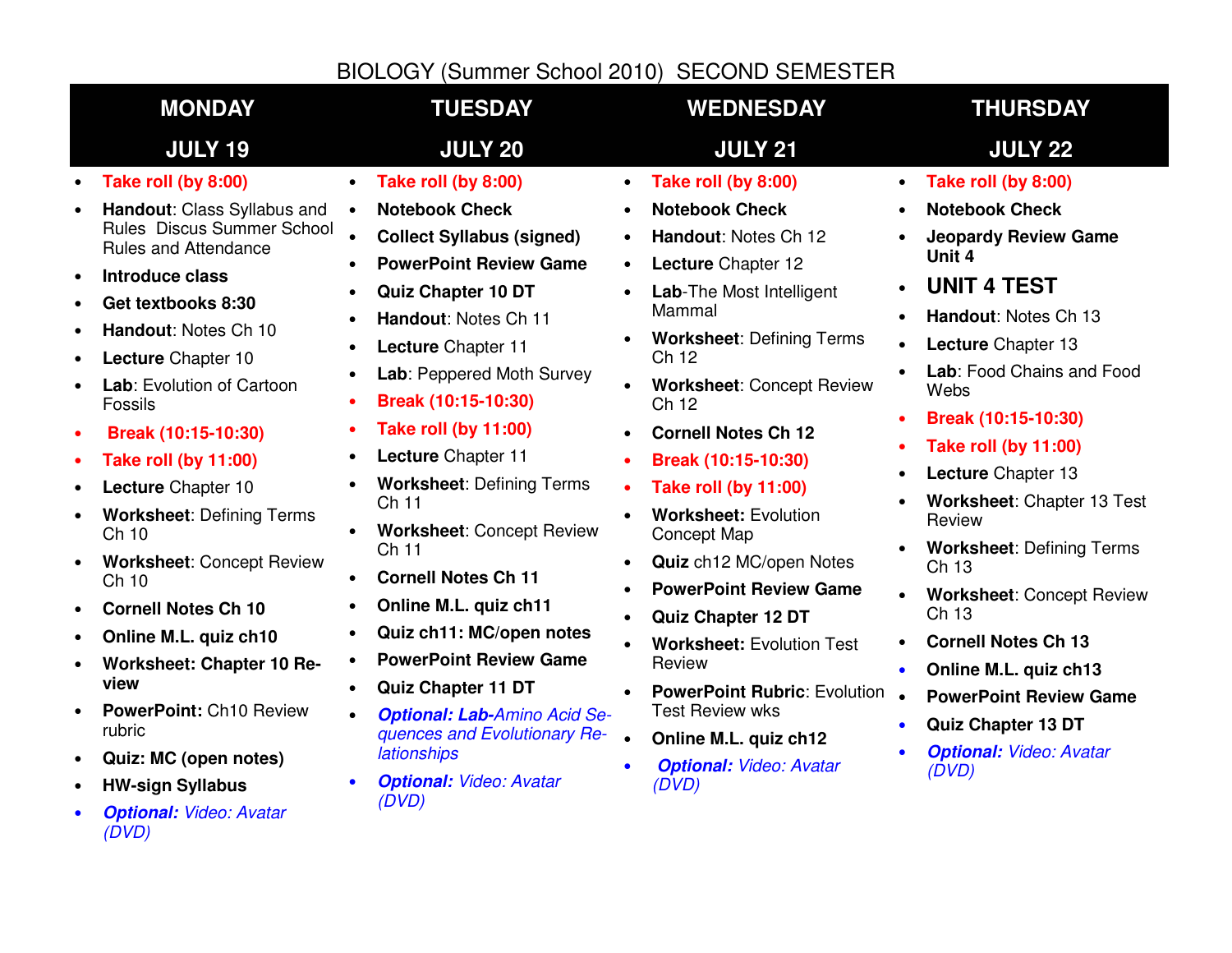# BIOLOGY (Summer School 2010) SECOND SEMESTER

|                                                                                              | <b>MONDAY</b>                                                                                                                                                                                                                                                                                                                                                                                                                                                                                                                                                                           | <b>TUESDAY</b>                                                                                                                                                                                                                                                                                                                                                                                                                                                                                                                                                                                                                | <b>WEDNESDAY</b>                                                                                                                                                                                                                                                                                                                                                                                                                                                                                                                                                                                                                                                 | <b>THURSDAY</b>                                                                                                                                                                                                                                                                                                                                                                                                                                                                                                                                                                                                                |
|----------------------------------------------------------------------------------------------|-----------------------------------------------------------------------------------------------------------------------------------------------------------------------------------------------------------------------------------------------------------------------------------------------------------------------------------------------------------------------------------------------------------------------------------------------------------------------------------------------------------------------------------------------------------------------------------------|-------------------------------------------------------------------------------------------------------------------------------------------------------------------------------------------------------------------------------------------------------------------------------------------------------------------------------------------------------------------------------------------------------------------------------------------------------------------------------------------------------------------------------------------------------------------------------------------------------------------------------|------------------------------------------------------------------------------------------------------------------------------------------------------------------------------------------------------------------------------------------------------------------------------------------------------------------------------------------------------------------------------------------------------------------------------------------------------------------------------------------------------------------------------------------------------------------------------------------------------------------------------------------------------------------|--------------------------------------------------------------------------------------------------------------------------------------------------------------------------------------------------------------------------------------------------------------------------------------------------------------------------------------------------------------------------------------------------------------------------------------------------------------------------------------------------------------------------------------------------------------------------------------------------------------------------------|
|                                                                                              | <b>JULY 26</b>                                                                                                                                                                                                                                                                                                                                                                                                                                                                                                                                                                          | <b>JULY 27</b>                                                                                                                                                                                                                                                                                                                                                                                                                                                                                                                                                                                                                | <b>JULY 28</b>                                                                                                                                                                                                                                                                                                                                                                                                                                                                                                                                                                                                                                                   | <b>JULY 29</b>                                                                                                                                                                                                                                                                                                                                                                                                                                                                                                                                                                                                                 |
| $\bullet$<br>$\bullet$<br>$\bullet$<br>٠<br>$\bullet$<br>$\bullet$<br>$\bullet$<br>$\bullet$ | Take roll (by 8:00)<br><b>Notebook Check</b><br>Quiz ch13: MC (open notes)<br>Handout: Notes Ch 14<br>Lecture Chapter 14<br>Lab: Survivorship Curves<br>Break (10:15-10:30)<br><b>Take roll (by 11:00)</b><br>Lecture Chapter 14<br>Lab: The Lesson of the<br>Kaibab<br><b>Worksheet: Defining Terms</b><br>Ch 14<br>Worksheet: Concept Review .<br>Ch 14<br><b>Cornell Notes Ch 14</b><br>Quiz ch14: MC/open notes<br>Online M.L. quiz ch14<br><b>PowerPoint Review Game</b><br><b>Quiz Chapter 14 DT</b><br><b>Optional: Video 15-20 min:</b><br><b>Video-"Day After</b><br>Tomorrow" | Take roll (by 8:00)<br><b>Notebook Check</b><br>Quiz: ch14 MC (open notes)<br>$\bullet$<br>Handout: Notes Ch 15<br>Lecture Chapter 15<br>$\bullet$<br>Lab: Climatograms<br>$\bullet$<br>Break (10:15-10:30)<br><b>Take roll (by 11:00)</b><br>Lecture Chapter 15<br><b>Worksheet: Defining Terms</b><br>Ch 15<br><b>Worksheet: Concept Review</b><br>$\bullet$<br>Ch 15<br><b>Cornell Notes Ch 15</b><br>Online M.L. quiz ch15<br><b>PowerPoint Review Game</b><br>Quiz Chapter 15 DT<br>Handout: Notes Ch 16<br>Lecture Chapter 16<br>$\bullet$<br><b>Optional: Video 15-20 min:</b><br><b>Video-"Day After</b><br>Tomorrow" | Take roll (by 8:00)<br><b>Notebook Check</b><br>Lecture Chapter 16<br>$\bullet$<br>Worksheet: Ch 16 DT<br>Worksheet: Ch 16 CR<br><b>Cornell Notes Ch 16</b><br>$\bullet$<br>Online M.L. quiz ch16<br>$\bullet$<br>Break (10:15-10:30)<br><b>Take roll (by 11:00)</b><br><b>PowerPoint Review Game</b><br><b>Quiz Chapter 16</b><br>$\bullet$<br><b>Optional-Lab: Classifying</b><br><b>Organisms</b><br>Worksheet: Ecology S.G.<br>$\bullet$<br><b>PowerPoint Rubric: Ecology</b><br><b>Study Guide</b><br><b>Jeopardy Review Game</b><br>Unit 5<br><b>UNIT 5 TEST</b><br>$\bullet$<br><b>Optional: Video 15-20 min:</b><br><b>Video-"Day After</b><br>Tomorrow" | Take roll (by 8:00)<br><b>Notebook Check</b><br>Handout: Notes Overview of<br>Human Systems<br>Lecture: Overview Human<br>Systems<br><b>Worksheet: Physiology</b><br>Overview<br>Handout: Notes Ch 28<br>$\bullet$<br>Lecture: Chapter 28<br>Video: Body Story "Out of<br>Control"<br>Worksheet: Ch 28 DT<br>Quiz: Ch 28 DT<br>Break (10:15-10:30)<br><b>Take roll (by 11:00)</b><br>Handout: Notes Ch 29<br>Lecture: Chapter 29<br><b>Lab: Reaction Time</b><br><b>Optional: Video 15-20 min:</b><br><b>Video-"Day After</b><br><b>Tomorrow</b> "<br><b>Optional: Video- Stuff</b><br>$\bullet$<br>Happens wit Bill Nye (.wmv |
|                                                                                              |                                                                                                                                                                                                                                                                                                                                                                                                                                                                                                                                                                                         |                                                                                                                                                                                                                                                                                                                                                                                                                                                                                                                                                                                                                               |                                                                                                                                                                                                                                                                                                                                                                                                                                                                                                                                                                                                                                                                  | file under "PowerPoints<br>2008")                                                                                                                                                                                                                                                                                                                                                                                                                                                                                                                                                                                              |